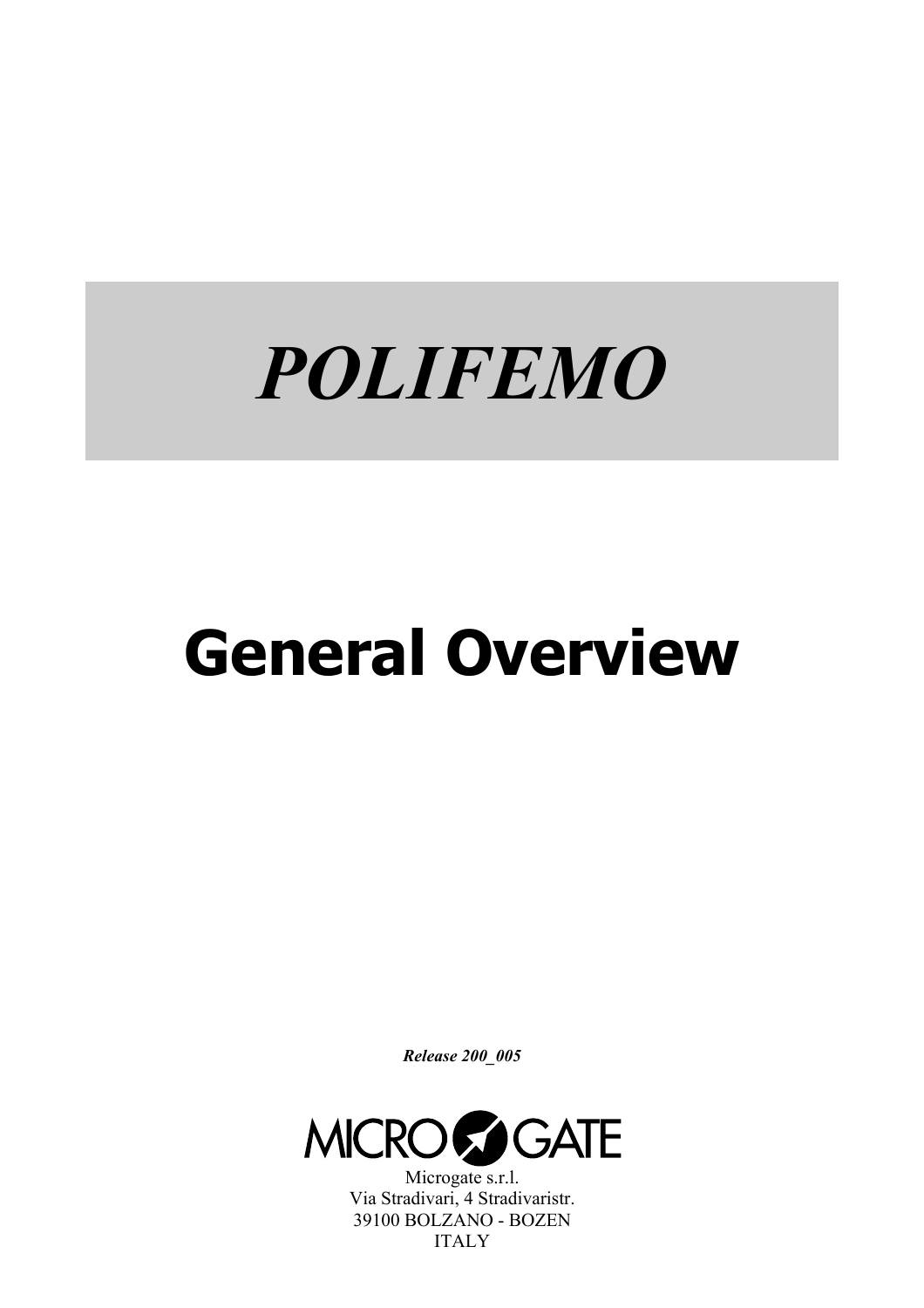|                   | <b>POLIFEMO</b>  | Doc: POL F 200 005 E |
|-------------------|------------------|----------------------|
|                   | General Overview | Version: 2.0         |
| <b>MICRO GATE</b> |                  | Page 2 of 2          |

# 1. SUMMARY

| 2              |  |
|----------------|--|
| 2.1            |  |
| 22             |  |
| 2.2.1          |  |
| 2.2.2          |  |
| 223            |  |
|                |  |
| $\mathcal{E}$  |  |
|                |  |
| $\overline{4}$ |  |
| 5 <sup>7</sup> |  |
|                |  |
|                |  |
|                |  |
| 7              |  |
| 8.             |  |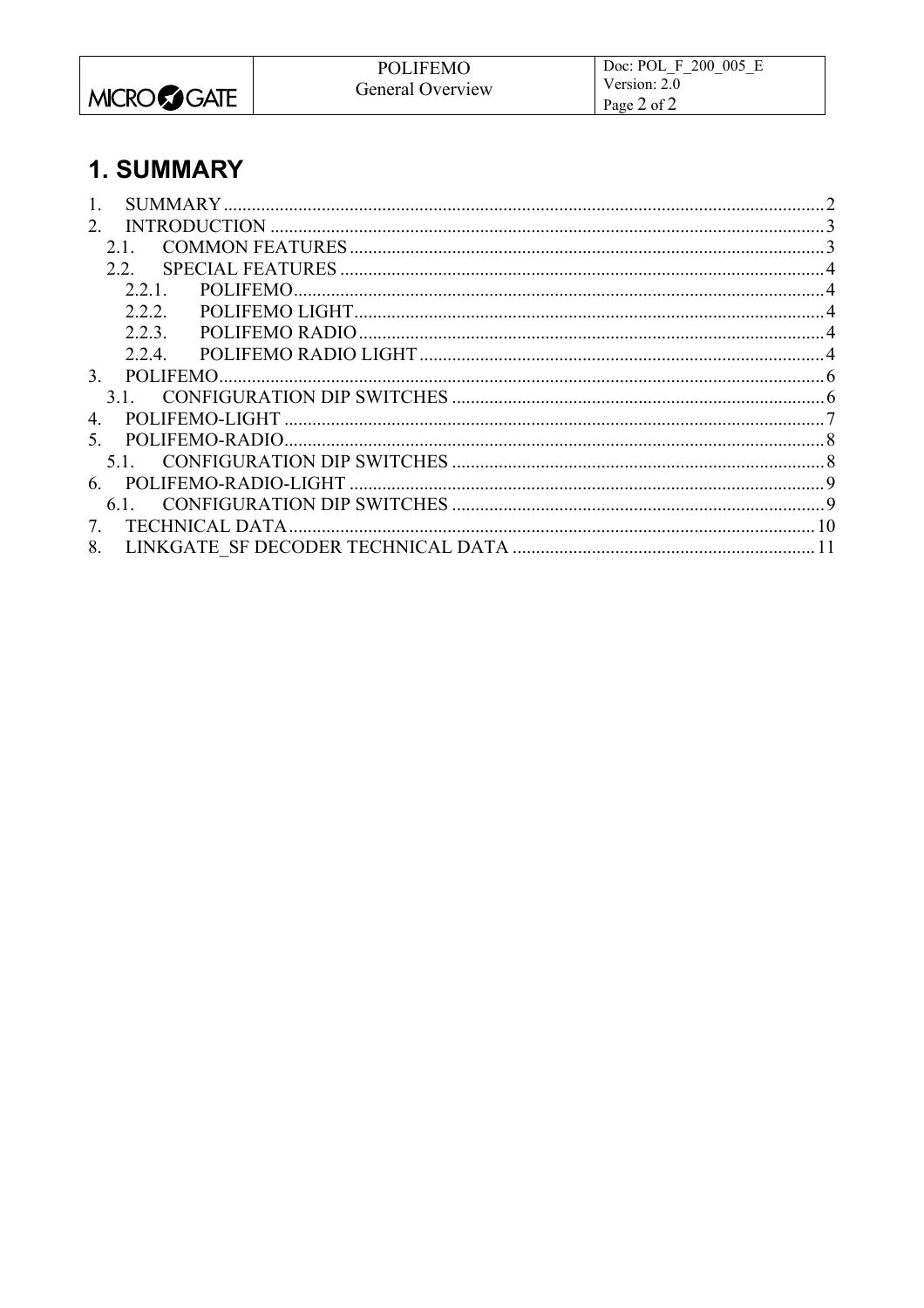|                   | <b>POLIFEMO</b>  | Doc: POL F 200 005 E |
|-------------------|------------------|----------------------|
|                   | General Overview | Version: $2.0$       |
| <b>MICRO GATE</b> |                  | Page 3 of 3          |

# **2. INTRODUCTION**

The Microgate photocell Polifemo is available in 4 different versions to satisfy the most diverse needs.

## *2.1. COMMON FEATURES*

The common features of the various versions are:

- attractive design, conceived to conform with safety standards
- unique optical design to guarantee a long range and greater timing accuracy
- special optical and electronic technical features to ensure maximum reliability even in critical conditions of outdoor light
- internal power supply provided by rechargeable batteries (the 'smart' recharge circuit is built into the photocell) which can be replaced with two normal AA size batteries, allowing more than 18 hours of autonomous operation
- output for banana jacks, normally open, compatible with every type of timing device
- sound signal to indicate the beam has been interrupted or that the cell is not centered
- wide operational temperature range, from -25  $\degree$ C a +70  $\degree$ C



Microgate Photocell Polifemo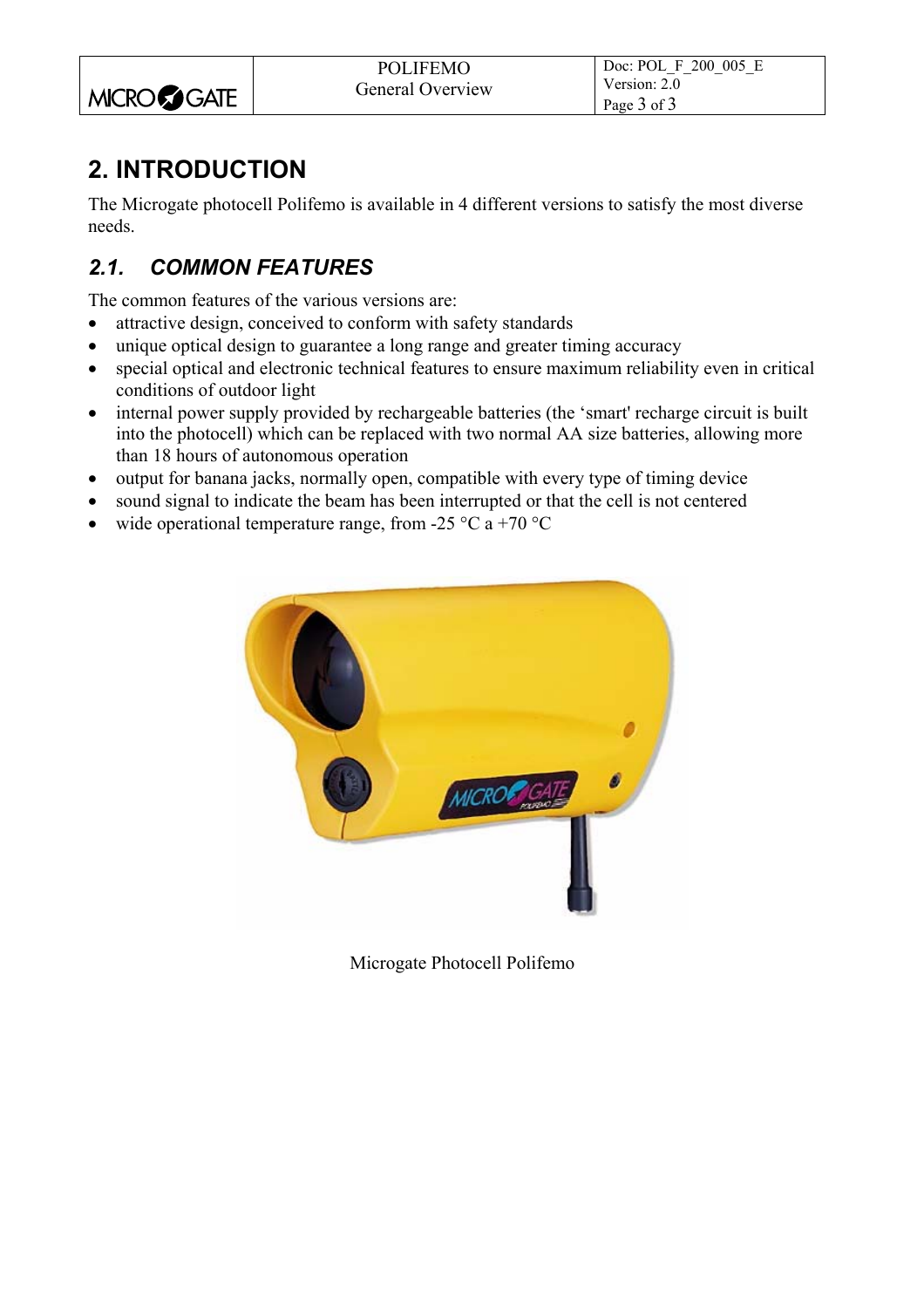|                   | <b>POLIFEMO</b>  | Doc: POL F 200 005 E        |
|-------------------|------------------|-----------------------------|
| <b>MICRO GATE</b> | General Overview | Version: 2.0<br>Page 4 of 4 |

### *2.2. SPECIAL FEATURES*

The special features of the various versions of Polifemo are:

- **Polifemo-light**: is designed for those users who need a photocell which is simple to use but also extremely reliable and accurate. Its optical range of 15 metres is enough for every situation in which the finish is not very wide (e.g. training sessions and/or materials testing).After being switched on, centered and connected to the line, the cell is immediately operational.
- **Polifemo-Radio-Light**: has the same optical range as Polifemo-Light (15 metres) but also has a built-in EncRadio Light module for digital transmission via radio of the impulses taken, thus eliminating any need for the operator to use connecting cables. The range of the radio signal of about 300 metres is enough to cover required course distances (e.g. for tests, speed taking, etc.). It is possible to use the EncRadio-Light module to send impulses coming from other devices.
- **Polifemo-Radio**: is the top model of the photocells with a built-in EncRadio-SF module. Its greater optical range (30 metres) makes it possible to cover wide finishes while its greater radio range (2 km) allows its use further from the timing station.
- **Polifemo**: is designed for the professional or for those who require maximum flexibility of function. Many function parameters can be selected and it can cover finishes up to 30 metres in reflector mode or 90 metres if used with another photocell. The photocell has two completely independent outputs.

#### **2.2.1. POLIFEMO**

- Multipurpose Amphenol connector for direct connection to Microgate chronometers
- Possibility of selecting the line activated on the multipurpose selector
- Optical range of 30 metres
- Possibility of selecting by switch to work either in reflector mode (single) or in facing photocells mode to increase the range up to 90 metres
- Selection (in reflector mode) of use of transmission or reception
- Dead time (4 times) selectable by switch
- Possibility of sending an impulse of fixed duration (line closed for 300 ms) independently from the duration of the interruption of the infrared beam.

#### **2.2.2. POLIFEMO LIGHT**

- Maximum simplicity of use
- Optical range of 15 metres

#### **2.2.3. POLIFEMO RADIO**

- Optical range of 30 metres
- Buit-in EncRadio-SF radio module
- Selection of transmission channel
- Selection of type of impulse transmitted
- Radio range about 2 km

#### **2.2.4. POLIFEMO RADIO LIGHT**

- Optical range of 15 metres
- Buit-in EncRadio-Light radio module
- Selection of transmission channel
- Selection of type of impulse transmitted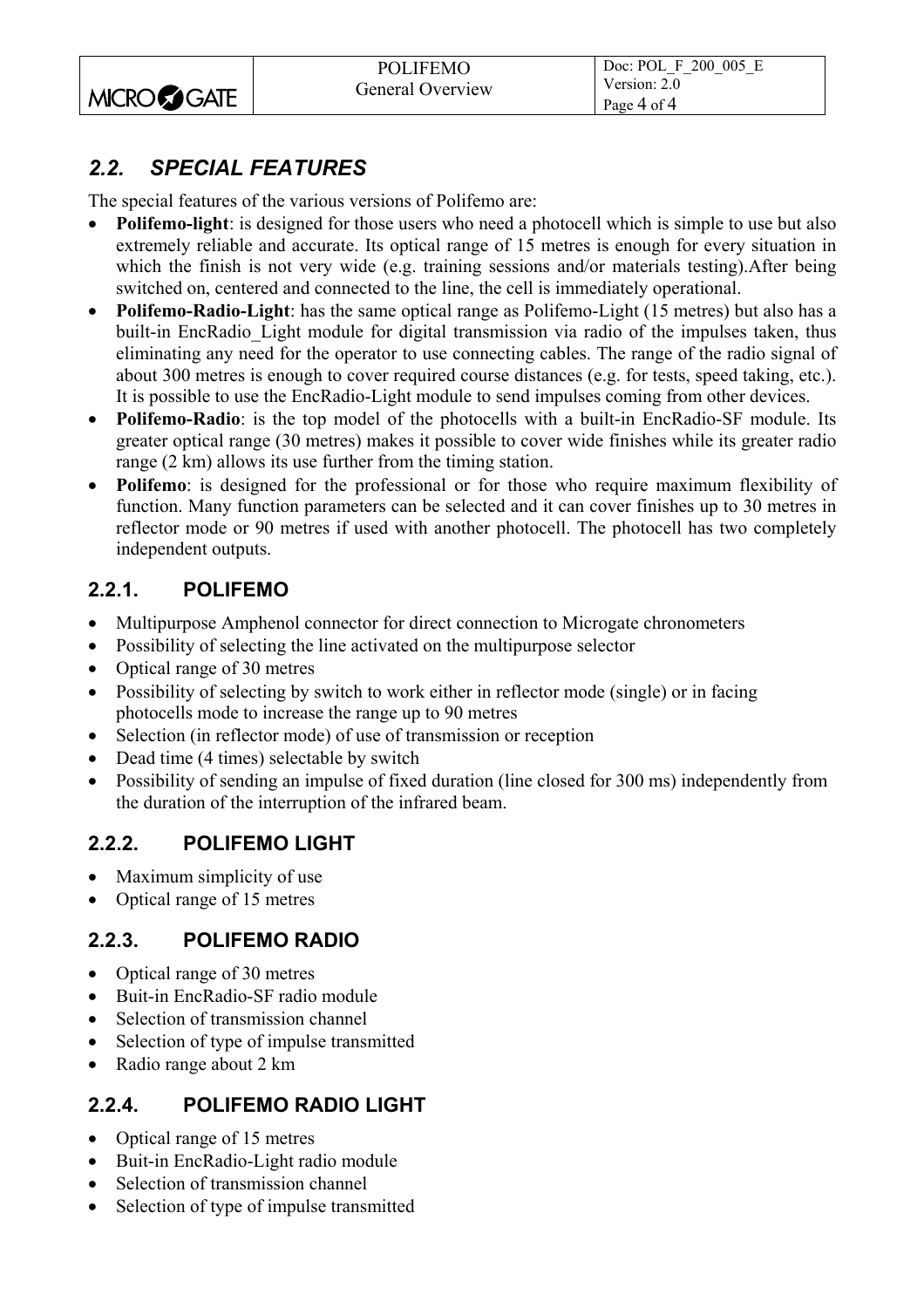|                      | <b>POLIFEMO</b>         | Doc: POL F 200 005 E |
|----------------------|-------------------------|----------------------|
|                      | <b>General Overview</b> | Version: 2.0         |
| MICRO <b>CO</b> GATE |                         | Page 5 of 5          |

- Radio range about 300 m
- Possibility of using the EncRadio-Light module to send impulses coming from other devices.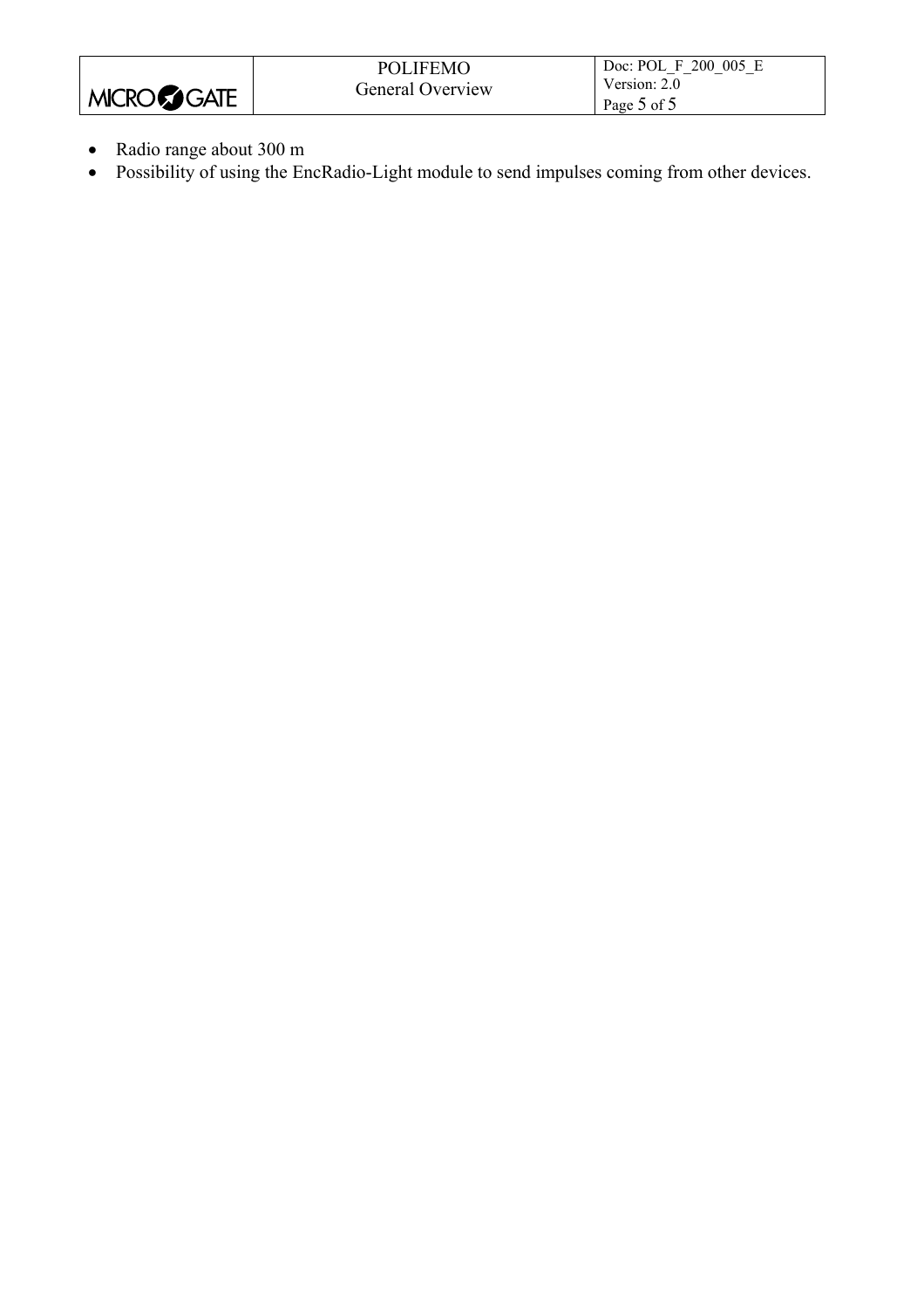|                      | <b>POLIFEMO</b>  | Doc: POL F 200 005 E |
|----------------------|------------------|----------------------|
|                      | General Overview | Version: 2.0         |
| MICRO <b>CO</b> GATE |                  | Page 6 of 6          |

## **3. POLIFEMO**



**Fig. 1** 

- **1. OUT: 6 pole Amphenol socket**
- **2. COM: Black banana socket**
- **3. OUT2: Green banana socket**
- **4. DIP-SWITCHES FOR SELECTING SETTINGS**
- **5. ON/OFF SWITCH**
- **6. RECHARGE SOCKET**
- **7. SIGNAL LED**
- **8. BALL-JOINT**
- **9. BATTERY COMPARTMENT**
- **10. LENSES**

#### *3.1. CONFIGURATION DIP SWITCHES*



**Fig. 2**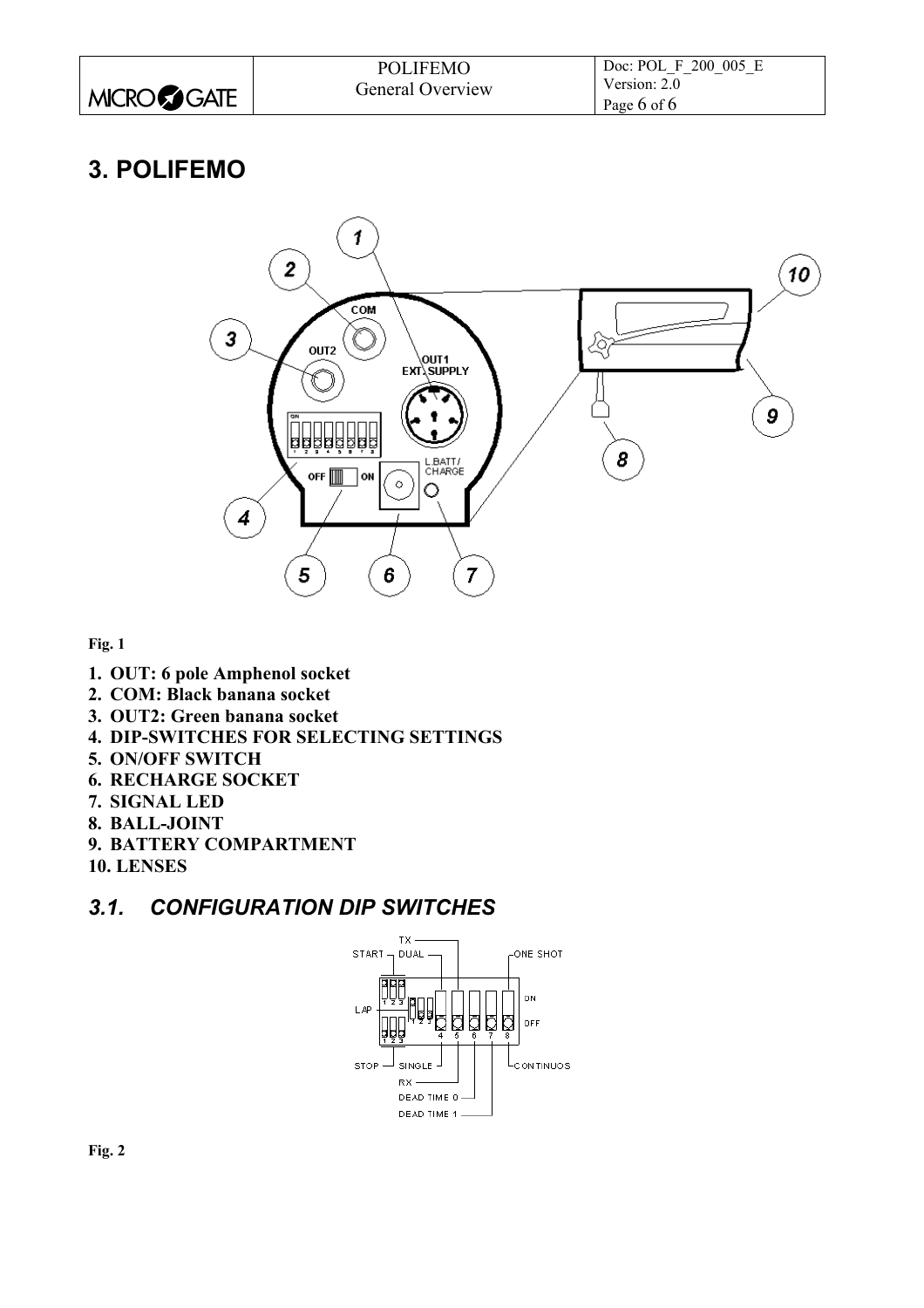|                      | <b>POLIFEMO</b>  | Doc: POL F 200 005 E |
|----------------------|------------------|----------------------|
|                      | General Overview | Version: 2.0         |
| MICRO <b>CO</b> GATE |                  | Page 7 of 7          |

## **4. POLIFEMO-LIGHT**



**Fig. 3** 

- **1. COM: Black banana socket**
- **2. OUT2: Green banana socket**
- **3. ON/OFF SWITCH**
- **4. RECHARGE SOCKET**
- **5. SIGNAL LED**
- **6. BALL-JOINT**
- **7. BATTERY COMPARTMENT**
- **8. LENSES**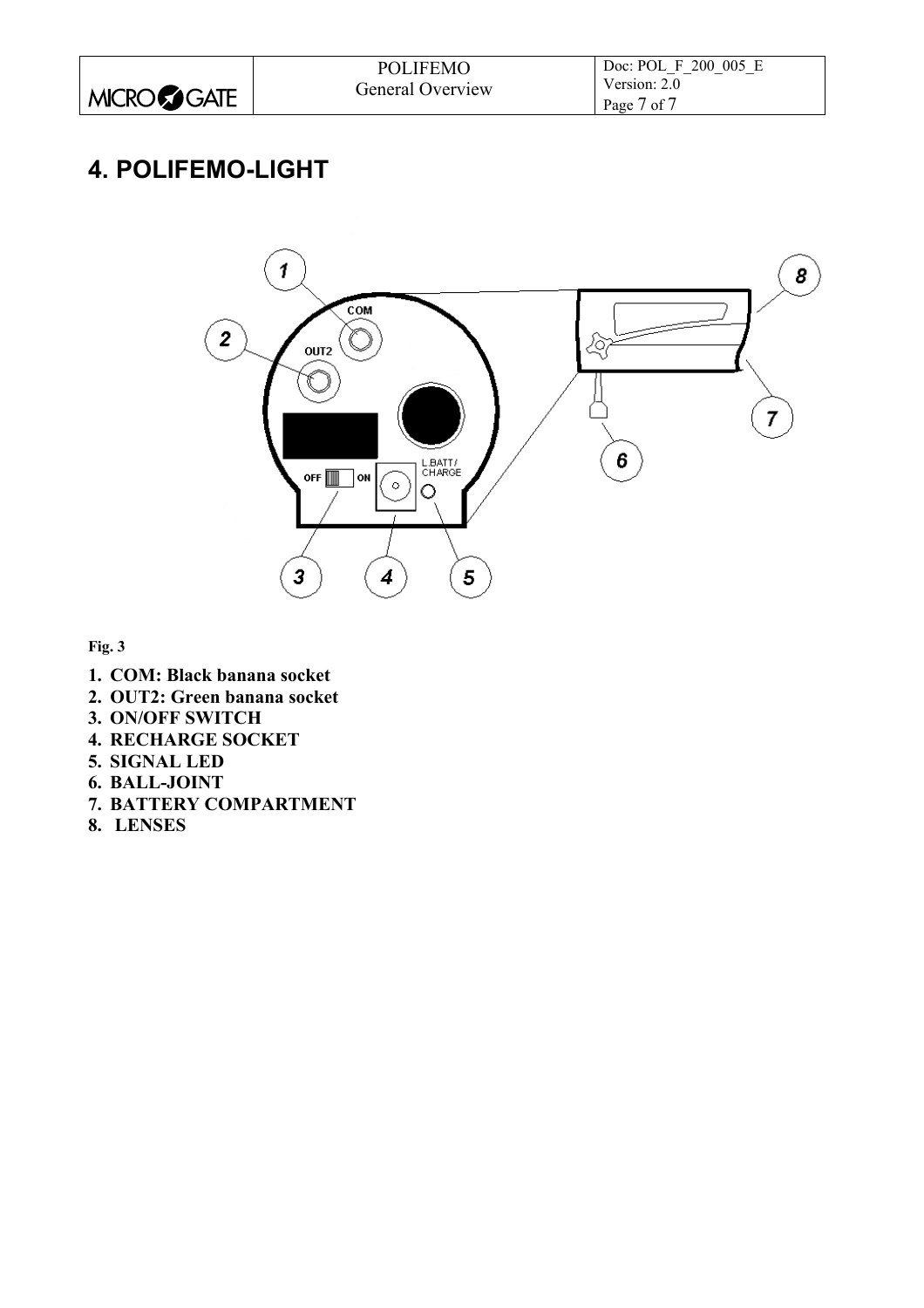|                    | <b>POLIFEMO</b>  | Doc: POL F 200 005 E |
|--------------------|------------------|----------------------|
|                    | General Overview | Version: $2.0$       |
| <b>MICROCOGATE</b> |                  | Page 8 of 8          |

## **5. POLIFEMO-RADIO**



#### **Fig. 4**

- **1. TNC CONNECTOR FOR EXTERNAL ANTENNA CONNECTION**
- **2. COM: Black banana socket**
- **3. OUT2: Green banana socket**
- **4. DIP-SWITCHES FOR SELECTING SETTINGS**
- **5. ON/OFF SWITCH**
- **6. RECHARGE SOCKET**
- **7. SIGNAL LED**
- **8. BALL-JOINT**
- **9. BATTERY COMPARTMENT**
- **10. LENSES**
- **11. EXTERNAL ANTENNA**

#### *5.1. CONFIGURATION DIP SWITCHES*

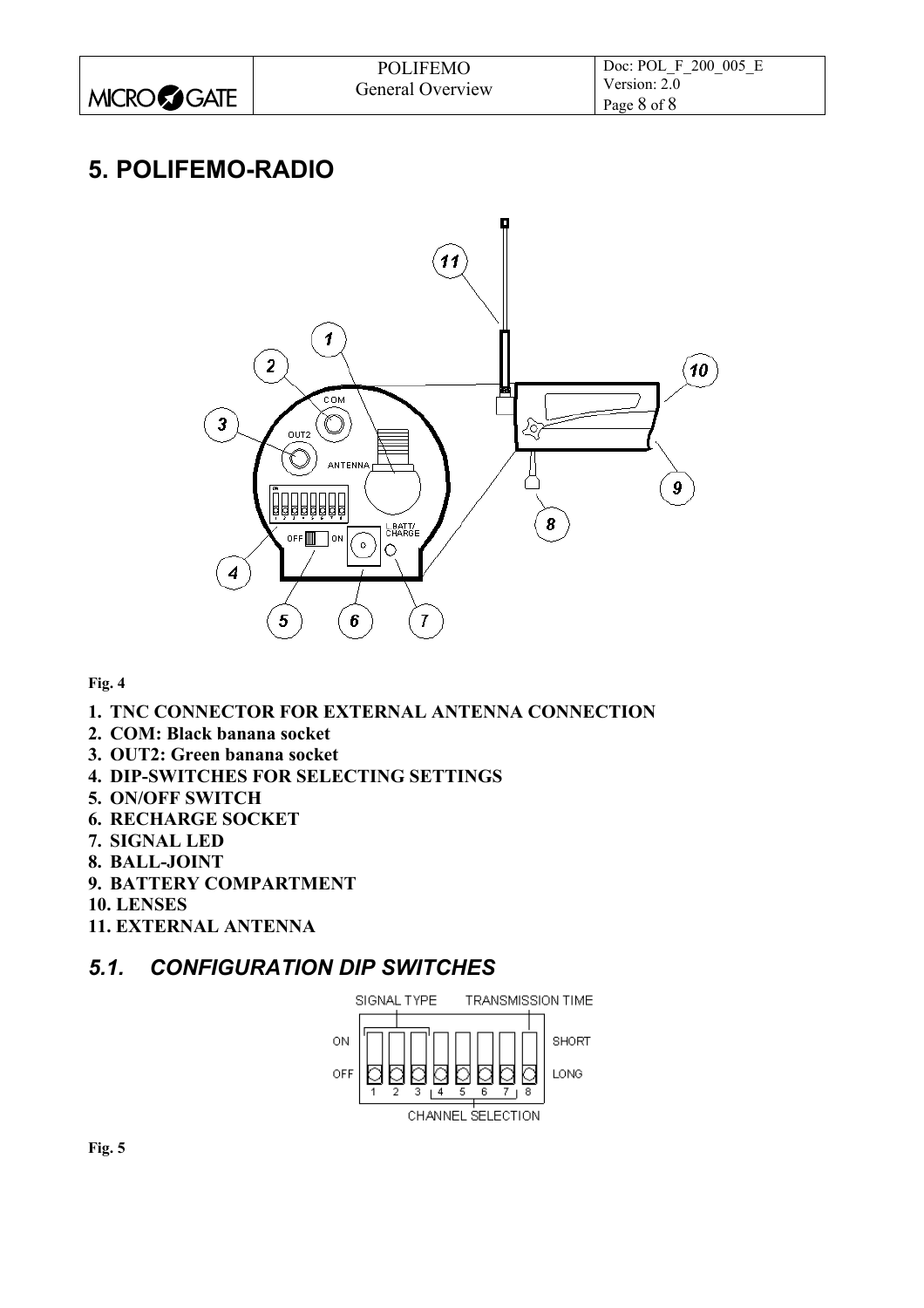|                   | <b>POLIFEMO</b>  | Doc: POL F 200 005 E |
|-------------------|------------------|----------------------|
|                   | General Overview | Version: 2.0         |
| <b>MICRO GATE</b> |                  | Page 9 of 9          |

# **6. POLIFEMO-RADIO-LIGHT**



#### **Fig. 6**

- **1. TNC CONNECTOR FOR EXTERNAL ANTENNA CONNECTION**
- **2. COM: Black banana socket**
- **3. OUT2: Green banana socket**
- **4. DIP-SWITCHES FOR SELECTING SETTINGS**
- **5. ON/OFF SWITCH**
- **6. RECHARGE SOCKET**
- **7. SIGNAL LED**
- **8. BALL-JOINT**
- **9. BATTERY COMPARTMENT**
- **10. LENSES**
- **11. EXTERNAL ANTENNA**

#### *6.1. CONFIGURATION DIP SWITCHES*

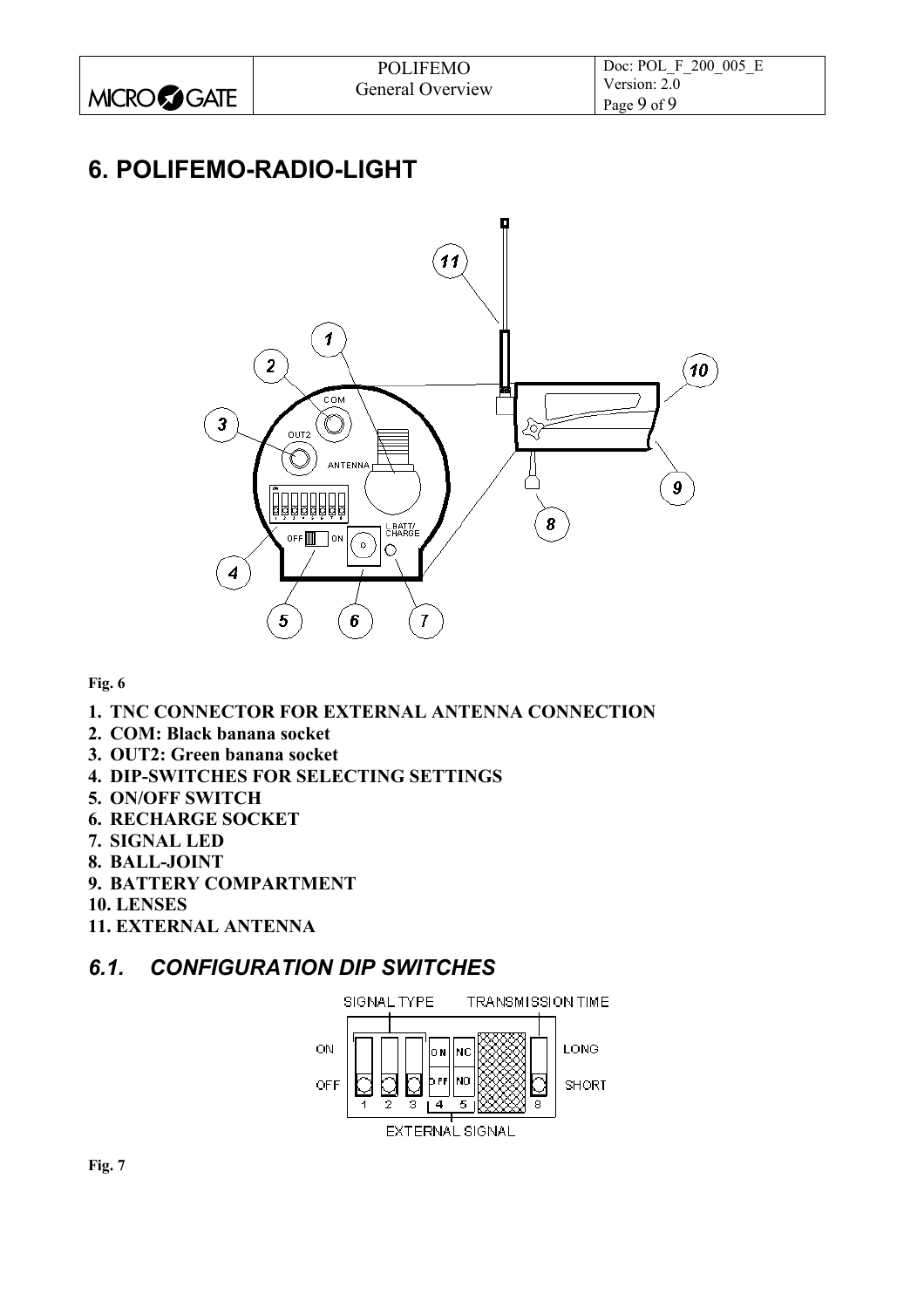|                    | <b>POLIFEMO</b>  | Doc: POL F 200 005 E |
|--------------------|------------------|----------------------|
|                    | General Overview | Version: 2.0         |
| <b>MICROCOGATE</b> |                  | Page 10 of 10        |

# **7. TECHNICAL DATA**

|                               |                                                          | Polifemo           | Polifemo<br>-Light | Polifemo<br>-Radio                                               | Polifemo<br>-Radio- |
|-------------------------------|----------------------------------------------------------|--------------------|--------------------|------------------------------------------------------------------|---------------------|
|                               |                                                          |                    |                    |                                                                  | Light               |
| Weight                        |                                                          |                    |                    |                                                                  |                     |
| <b>Size</b>                   |                                                          |                    |                    | 59 x 180 x 104 (1 x p x h)                                       |                     |
| <b>Minimum resolution</b>     |                                                          |                    | $0,125$ ms         |                                                                  |                     |
| Delay in relation to<br>event |                                                          |                    | 1 <sub>ms</sub>    |                                                                  |                     |
| <b>Temperature of use</b>     |                                                          |                    | -25 °C/+70 °C      |                                                                  |                     |
| <b>Power supply:</b>          |                                                          |                    |                    |                                                                  |                     |
|                               | batteries                                                |                    |                    | rechargeable: NiCd, NiMH 1.2V<br>non-rechargeable: alkaline 1.5V |                     |
|                               | external power source                                    | $5V \div 13V$ with |                    |                                                                  |                     |
|                               |                                                          | overvoltage-       |                    |                                                                  |                     |
|                               |                                                          | protection         |                    |                                                                  |                     |
|                               | recharge                                                 |                    |                    | 8V÷13V with overvoltage-protection                               |                     |
|                               | overvoltage-protection                                   |                    |                    |                                                                  |                     |
|                               | battery recharge                                         |                    |                    | Built-in 'smart' recharge device                                 |                     |
|                               | autonomy                                                 |                    | 18 hours           |                                                                  |                     |
| Processor                     |                                                          |                    |                    | 8 bit C-MOS microprocessor                                       |                     |
| <b>Connections:</b>           |                                                          |                    |                    |                                                                  |                     |
|                               | multipurpose 6 pole<br>plug                              | ✓                  |                    |                                                                  |                     |
|                               | optoinsulated banana<br>jack                             | $\checkmark$       | $\checkmark$       | ✓                                                                | $\checkmark$        |
| <b>Optical range:</b>         |                                                          |                    |                    |                                                                  |                     |
|                               | 15 <sub>m</sub>                                          |                    | $\checkmark$       |                                                                  | $\checkmark$        |
|                               | 30 <sub>m</sub>                                          | $\checkmark$       |                    | ✓                                                                |                     |
|                               | 90 m (facing cells)                                      | $\checkmark$       |                    |                                                                  |                     |
| <b>Controls:</b>              |                                                          |                    |                    |                                                                  |                     |
| Dip-switch                    |                                                          |                    |                    |                                                                  |                     |
|                               | line activated                                           | ✓                  |                    |                                                                  |                     |
|                               | single/double                                            | ✓                  |                    |                                                                  |                     |
|                               | <b>TX/RX</b>                                             | ✓                  |                    |                                                                  |                     |
|                               | dead time                                                | $\checkmark$       |                    |                                                                  |                     |
|                               | continuous/one shot                                      | $\checkmark$       |                    |                                                                  |                     |
|                               | type of signal<br>transmitted (Start, Lap<br>16, Stop)   |                    |                    | ✓                                                                |                     |
|                               | long/short signal                                        |                    |                    | $\checkmark$                                                     | ✓                   |
|                               | <b>Transmission of</b><br>impulses from other<br>devices |                    |                    |                                                                  |                     |